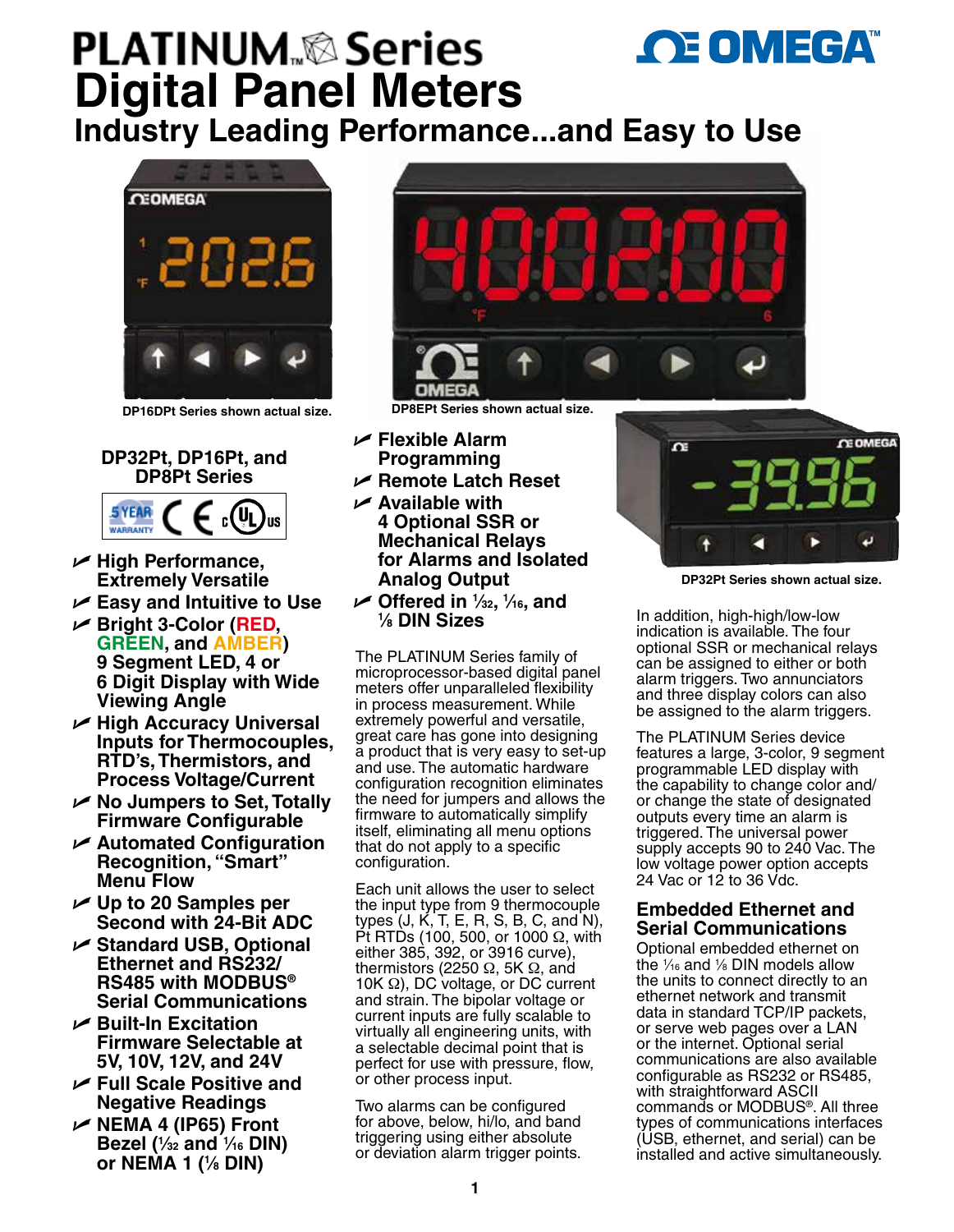# **Specifications INPUTS**

 **Input Types:** Thermocouple, RTD, thermistor, analog voltage, analog current, strain

**Current Input:** 4 to 20 mA, 0 to 24 mA scalable

**Voltage Input:** -100 to 100 mV, -1 to 1 V, -10 to 10 Vdc scalable

**Thermocouple Input (ITS 90):** K, J, T, E, R, S, B, C, N

**RTD Input (ITS 90):** 100/500/1000 Ω Pt sensor, 2-, 3- or 4-wire; 0.00385, 0.00392 (100 Ω only), or 0.003916 (100 Ω only) curves

**Thermistor Input:** 2252 Ω, 5K Ω, 10K Ω

**Strain Input:** ±50 mV, ±100 mV

**Configuration:** Differential

**Polarity:** Bipolar

**Resolution:** 0.1° temperature; 10 µV process

**Input Impedances:**

**Process/Strain:** 10M Ω for ±100 mV, 1M Ω for other voltage ranges **Process Current:** 5 Ω **Thermocouple:** 10K Ω max

**Temperature Stability:**

**RTD:** 0.04°C/°C **Thermocouple @ 25°C (77°F):** 0.05°C/°C (cold junction compensation) **Process/Strain:** 50 ppm/°C

**A/D Conversion:** 24-bit sigma delta

**Reading Rate:** 20 samples per second

**Digital Filter:** Programmable from 0.05 seconds (filter  $= 1$ ) to

 $6.4$  seconds (filter = 128) **CMRR:** 120 dB

**Excitation:** Firmware selectable (no jumpers to set) to 5, 10, 12, and 24 Vdc @ 25 mA

**Setpoint Adjustment:** 4 digit (-9999 to +9999 counts), 6 digit (-99999 to +999999 counts)

**Warm-Up to Rated Accuracy:** 30 mins

# **ALARM OUTPUTS (OPTIONAL)**

**SPDT Relay:** Single pole, double throw mechanical relay, 250 Vac or 30 Vdc at 3 A (resistive load)

**SPST Relay:** Single pole, single throw mechanical relay, 250 Vac or 30 Vdc at 3 A (resistive load)

**SSR:** 20 to 265 Vac at 0.05 to 0.5 A (resistive load); continuous

**Isolated Analog:** Isolated, user programmable 0 to 5, 0 to 10, 4 to 20 mA, or 0 to 24 signal

#### **COMMUNICATIONS (USB STANDARD, OPTIONAL SERIAL AND ETHERNET) Connection:**

**USB:** Female micro-USB **Ethernet:** Standard RJ45 **Serial:** Screw terminals **USB:** USB 2.0 host or device

## **Ethernet Standards Compliance:** IEEE

802.3 10/100 Base-T auto-switching, TCP/IP, ARP, HTTPGET

**Serial:** Software selectable RS232 or RS485; programmable 1200 to 115.2 K baud

**Protocols:** OMEGA ASCII, MODBUS® ASCII/RTU

### **ISOLATION**

**Approvals:** UL, cUL, CE

**Power to Input/Output:** 2300 Vac per 1 min test; 1500 Vac per 1 min test (low voltage/power option)

**Power to Relays/SSR Outputs:** 2300 Vac per 1 min test

**Relays/SSR to Relay/SSR Outputs:** 2300 Vac per 1 min test **RS232/RS485 to Inputs/Outputs:** 500 Vac per 1 min test

### **GENERAL**

**Display:** 4-digit, 9 segment LED **DP32Pt, DP16Pt:** 10.2 mm (0.40") **DP8Pt/DP8EPt:** 21 mm (0.83") **Dimensions: DP8Pt Series:**

48 H x 96 W x 127 mm D (1.89 x 3.78 x 5") **DP16Pt Series:** 48 H x 48 W x 127 mm D (1.89 x 1.89 x 5") **DP32Pt Series:** 25.4 H x 48 W x 127 mm D  $(1.0 \times 1.89 \times 5")$ 

#### **Panel Cutout:**

**DP8Pt Series:** 45 H x 92 mm W (1.772 x 3.622"), 1 ⁄8 DIN **DP16Pt Series:** 45 mm (1.772") square, 1 ⁄16 DIN **DP32Pt Series:** 22.5 H x 45 mm W (0.886 x 1.772"), 1 ⁄32 DIN

**Environmental Conditions:**

0 to 50°C (32 to 122°F), 90% RH non-condensing

#### **External Fuse Required:**

**Time-Delay, UL 248-14 Listed:** 100 mA/250 V; 400 mA/250 V (low voltage option) **Time-Lag, IEC 127-3 Recognized:** 100 mA/250 V; 400 mA/250 V (low voltage option)

#### **Ranges and Accuracies for Supported Inputs**

| <b>Input Type</b> | <b>Description</b>                                  | Range                                                                            | <b>Accuracy</b>                                                          |
|-------------------|-----------------------------------------------------|----------------------------------------------------------------------------------|--------------------------------------------------------------------------|
| Process/Strain    | Process Voltage                                     | $\pm 50$ mV, $\pm 100$ mV, $\pm 1$ , $\pm 10$ Vdc                                | 0.03% FS                                                                 |
| <b>Process</b>    | Process Current                                     | Scalable within 0 to 24 mA                                                       | 0.03% FS                                                                 |
| J                 | Iron-Constantan                                     | -210 to 1200°C (-346 to 2192°F)                                                  | $0.4^{\circ}$ C (0.7 $^{\circ}$ F)                                       |
| $\mathbb{K}$      | CHROMEGA™-<br>ALOMEGA™                              | -270 to -160°C (-454 to -256°F)<br>-160 to 1372°C (-256 to 2502°F)               | $1.0^{\circ}$ C (1.8 $^{\circ}$ F)<br>$0.4^{\circ}$ C (0.7 $^{\circ}$ F) |
| $\top$            | Copper-<br>Constantan                               | -270 to -190°C (-454 to -310°F)<br>-190 to 400°C (-310 to 752°F)                 | $1.0^{\circ}$ C (1.8 $^{\circ}$ F)<br>$0.4^{\circ}$ C (0.7 $^{\circ}$ F) |
| E                 | CHROMEGA™-<br>Constantan                            | -270 to -220°C (-454 to -364°F)<br>-220 to 1000°C (-364 to 1832°F)               | $1.0^{\circ}$ C (1.8 $^{\circ}$ F)<br>$0.4^{\circ}C(0.7^{\circ}F)$       |
| R                 | Pt/13%Rh-Pt                                         | -50 to 40 $^{\circ}$ C (-58 to 104 $^{\circ}$ F)<br>40 to 1788°C (104 to 3250°F) | $1.0^{\circ}$ C (1.8 $^{\circ}$ F)<br>$0.5^{\circ}$ C (0.9 $^{\circ}$ F) |
| S                 | Pt/10%Rh-Pt                                         | -50 to 100°C (-58 to 212°F)<br>100 to 1768°C (212 to 3214°F)                     | $1.0^{\circ}$ C (1.8 $^{\circ}$ F)<br>$0.5^{\circ}$ C (0.9 $^{\circ}$ F) |
| $\boxtimes$       | 30%Rh-Pt/6%Rh-Pt                                    | 100 to 640°C (212 to 1184°F)<br>640 to 1820°C (1184 to 3308°F)                   | $1.0^{\circ}$ C (1.8 $^{\circ}$ F)<br>$0.5^{\circ}$ C (0.9 $^{\circ}$ F) |
| C                 | 5% Re-W/26% Re-W                                    | 0 to 2320°C (32 to 4208°F)                                                       | $0.4^{\circ}$ C (0.7 $^{\circ}$ F)                                       |
| $\mathbb N$       | Nicrosil-Nisil                                      | -250 to -100°C (-418 to -148°F)<br>-100 to 1300°C (-148 to 2372°F)               | 1.0°C (1.8°F)<br>0.4°C (0.7°F)                                           |
| RTD               | Pt, 0.00385, 100 Ω,<br>500 $\Omega$ , 1000 $\Omega$ | -200 to 850°C (-328 to 1562°F)                                                   | $0.3^{\circ}$ C (0.7 $^{\circ}$ F)                                       |
|                   | Pt, 0.003916, 100 Ω                                 | -200 to 660°C (-328 to 1220°F)                                                   | $0.3^{\circ}$ C (0.7 $^{\circ}$ F)                                       |
|                   | Pt, 0.00392, 100 Ω                                  | -200 to 660 $^{\circ}$ C (-328 to 1220 $^{\circ}$ F)                             | $0.3^{\circ}$ C (0.7 $^{\circ}$ F)                                       |
| <b>Thermistor</b> | 2252 $\Omega$                                       | -40 to 120°C (-40 to 248°F)                                                      | $0.2^{\circ}$ C (0.35 $^{\circ}$ F)                                      |
| <b>Thermistor</b> | $5K \Omega$                                         | -30 to 140°C (-22 to 284°F)                                                      | $0.2^{\circ}$ C (0.35 $^{\circ}$ F)                                      |
| <b>Thermistor</b> | 10K $\Omega$                                        | -20 to 150 $^{\circ}$ C (-4 to 302 $^{\circ}$ F)                                 | $0.2^{\circ}$ C (0.35 $^{\circ}$ F)                                      |